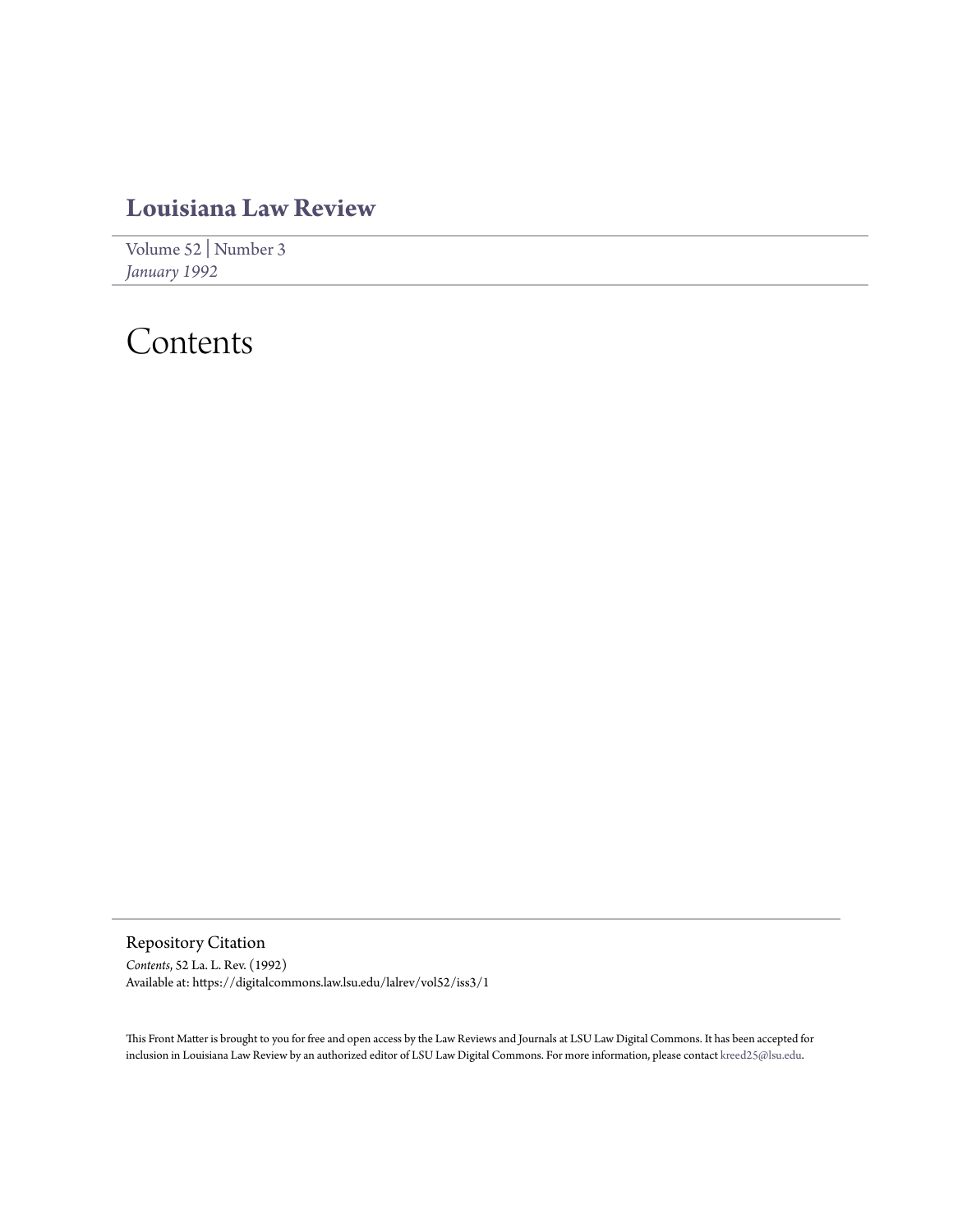## **Louisiana Law Review**

**VOLUME 52 JANUARY 1992** NUMBER **3**

| <b>CONTENTS</b>                             |                            |
|---------------------------------------------|----------------------------|
| <b>ARTICLES</b>                             |                            |
| Agency, Partnership and Corporations        | Glenn G. Morris<br>493     |
|                                             |                            |
| In Personam Jurisdiction-General Appearance | Howard W. L'Enfant<br>519  |
| Insurance                                   |                            |
|                                             | W. Shelby McKenzie         |
|                                             | H. Alston Johnson<br>527   |
| Local Government Law                        |                            |
| Kenneth M. Murchison                        | 541                        |
| Louisiana Constitutional Law                |                            |
|                                             | John Devlin                |
|                                             | David Hilburn<br>575       |
|                                             |                            |
| Louisiana Family Law                        |                            |
| Christopher L. Blakesley                    | 607                        |
| <b>Matrimonial Regimes</b>                  |                            |
|                                             | 655<br>Lee Hargrave        |
| Mineral Rights                              |                            |
|                                             | Patrick H. Martin<br>677   |
|                                             |                            |
| Obligations                                 |                            |
|                                             | Bruce V. Schewe<br>707     |
| Professional Responsibility                 |                            |
|                                             | 721<br>Warren L. Mengis    |
| <b>Security Devices</b>                     |                            |
|                                             | Thomas A. Harrell<br>737   |
|                                             |                            |
| Torts                                       |                            |
|                                             | William E. Crawford<br>747 |
| Workers' Compensation                       |                            |
|                                             | H. Alston Johnson<br>753   |